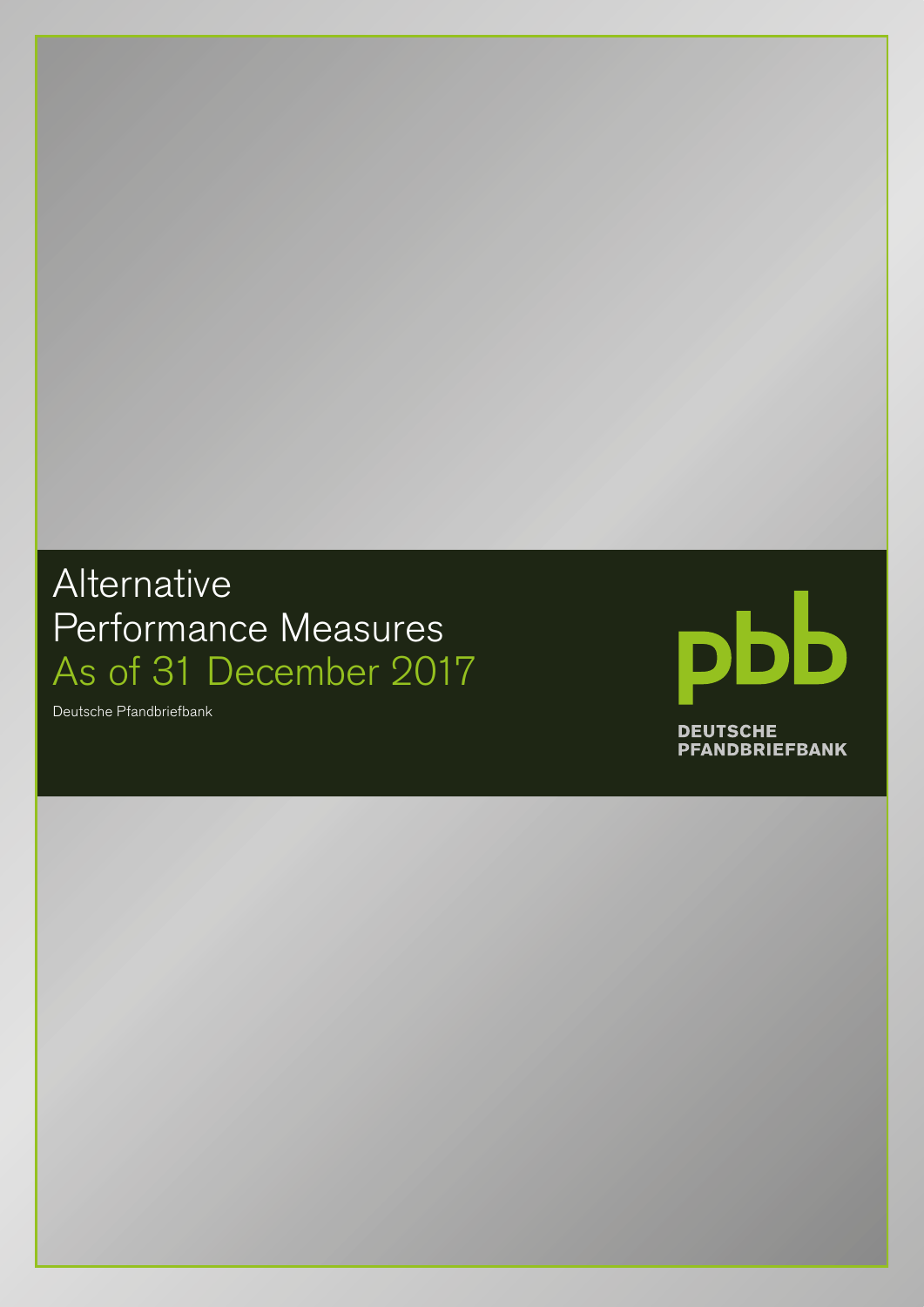# **Contents**

**03 Deutsche Pfandbriefbank Group**

- 
- 

## **09 Deutsche Pfandbriefbank AG**

- 
-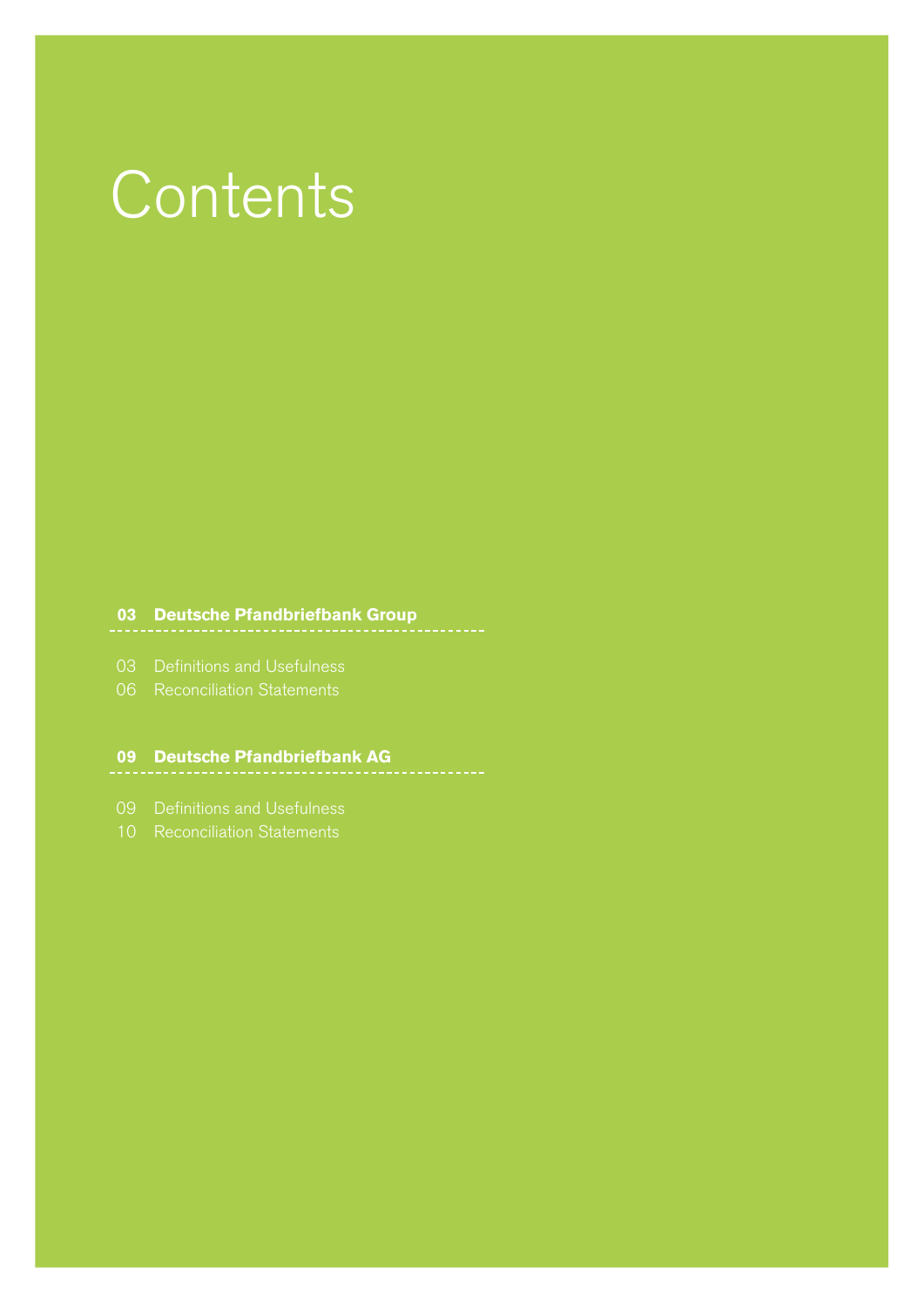# Deutsche Pfandbriefbank Group

The consolidated financial statements as at 31 December 2017 are based on the International Financial Reporting Standards (IFRSs) as adopted in European law by the European Commission as part of its endorsement process. Please refer to the Notes to the consolidated financial statements for further information on the accounting and measurement principles.

# Definitions and Usefulness

## RETURN ON EQUITY

#### **Definition**

Within Deutsche Pfandbriefbank Group (pbb Group), return on equity before tax (after tax) is the ratio of profit or loss before tax (net income/loss) (annualised during the course of the year) and average equity excluding revaluation reserve.



During the course of the year, the annualised profit or loss before tax (net income/loss) is based on the current figure (before/after tax) as disclosed according to IFRS, divided by the number of months elapsed and multiplied by the factor 12.

Average equity excluding revaluation reserve is the arithmetic mean based on the equity value according to IFRS excluding revaluation reserve at the beginning of the year and the equity values according to IFRS excluding revaluation reserve as disclosed at the quarterly reporting dates of the current financial year. Equity excluding revaluation reserve comprises the following items: subscribed capital, additional paid-in capital, retained earnings, profit/loss on pension commitments and consolidated profit.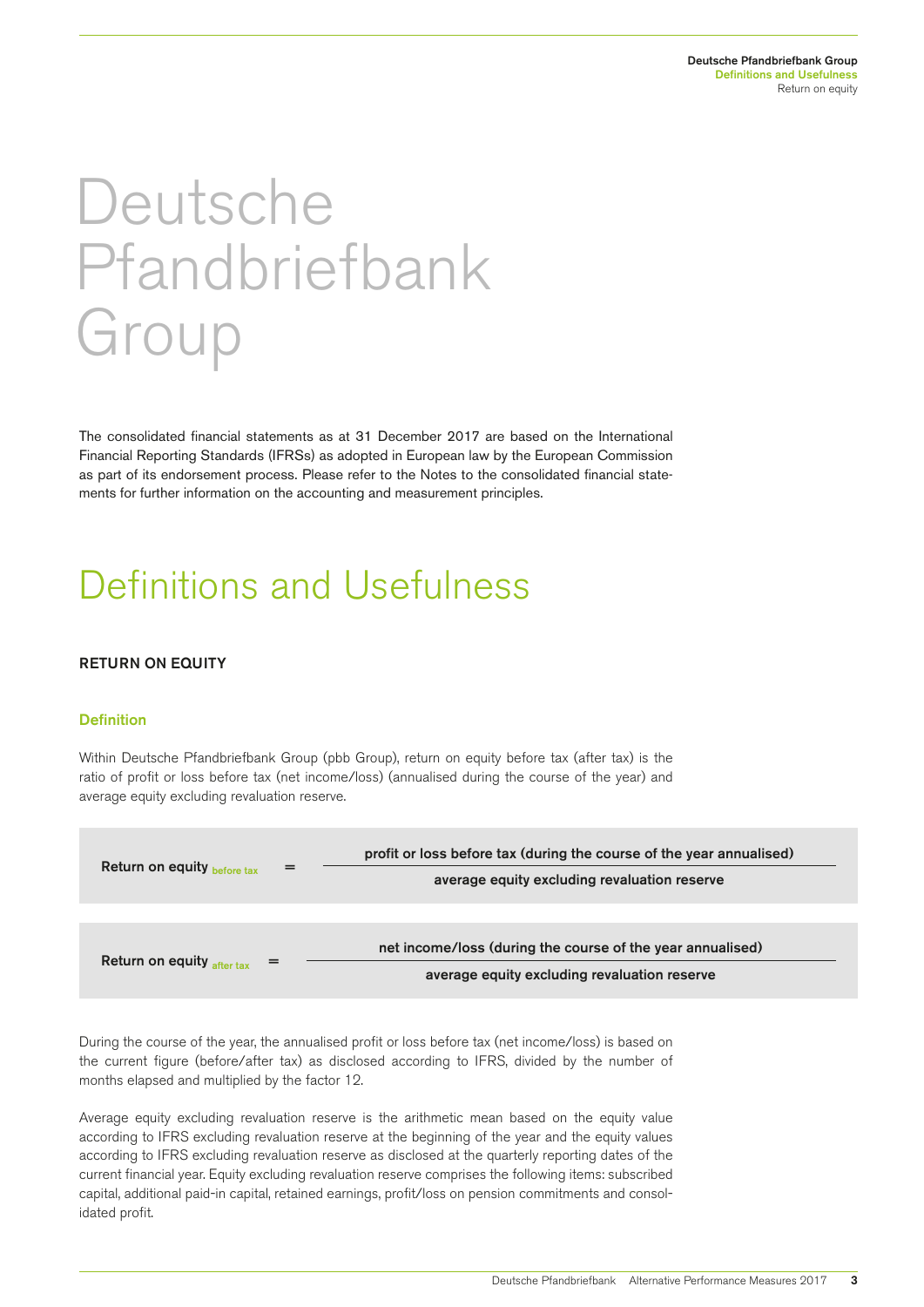#### **Usefulness**

pbb Group uses return on equity before (after) tax as most important key performance indicator (KPI) to measure profitability. Return on equity after tax is another KPI used in the internal management system.

However, the informative value of the respective KPI is limited by the fact that they represent rates (quota). Therefore, they do not provide information (and cannot be used to draw conclusions) on the absolute amount of profit or loss before tax (or net income/loss) or average equity excluding revaluation reserve. In addition, annualised projections of profit or loss before tax (or net income/loss) provided during the course of the year may be inaccurate due to the linear extrapolation method. Moreover, non-recurring effects may have an influence on return on equity before and after tax without any long-term repercussions on pbb Group's profitability.

#### COST-INCOME RATIO

#### **Definition**

Cost-income ratio is the ratio of general and administrative expenses to operating income.

Cost-income ratio =  $\frac{1}{2}$  general and administrative expenses

operating income

#### Usefulness

Cost-income ratio is used within pbb Group as most important key indicator to monitor cost discipline and efficiency, and is defined as KPI in the internal management system.

However, the informative value of the cost-income ratio is limited by the fact that it represents a rate (quota). Therefore, it does not provide information (and cannot be used to draw conclusions) on the absolute amount of general and administrative expenses or operating income. Non-recurring effects may have an influence on the cost-income ratio through income and expenses without any longterm repercussions on pbb Group's efficiency.

#### COVERAGE RATIO

#### **Definition**

Coverage ratio is defined as the ratio of specific allowances on loans and advances to the gross carrying amounts for which specific allowances have been recognised.

Coverage ratio = specific allowances on loans and advances

gross carrying amount of impaired loans and advances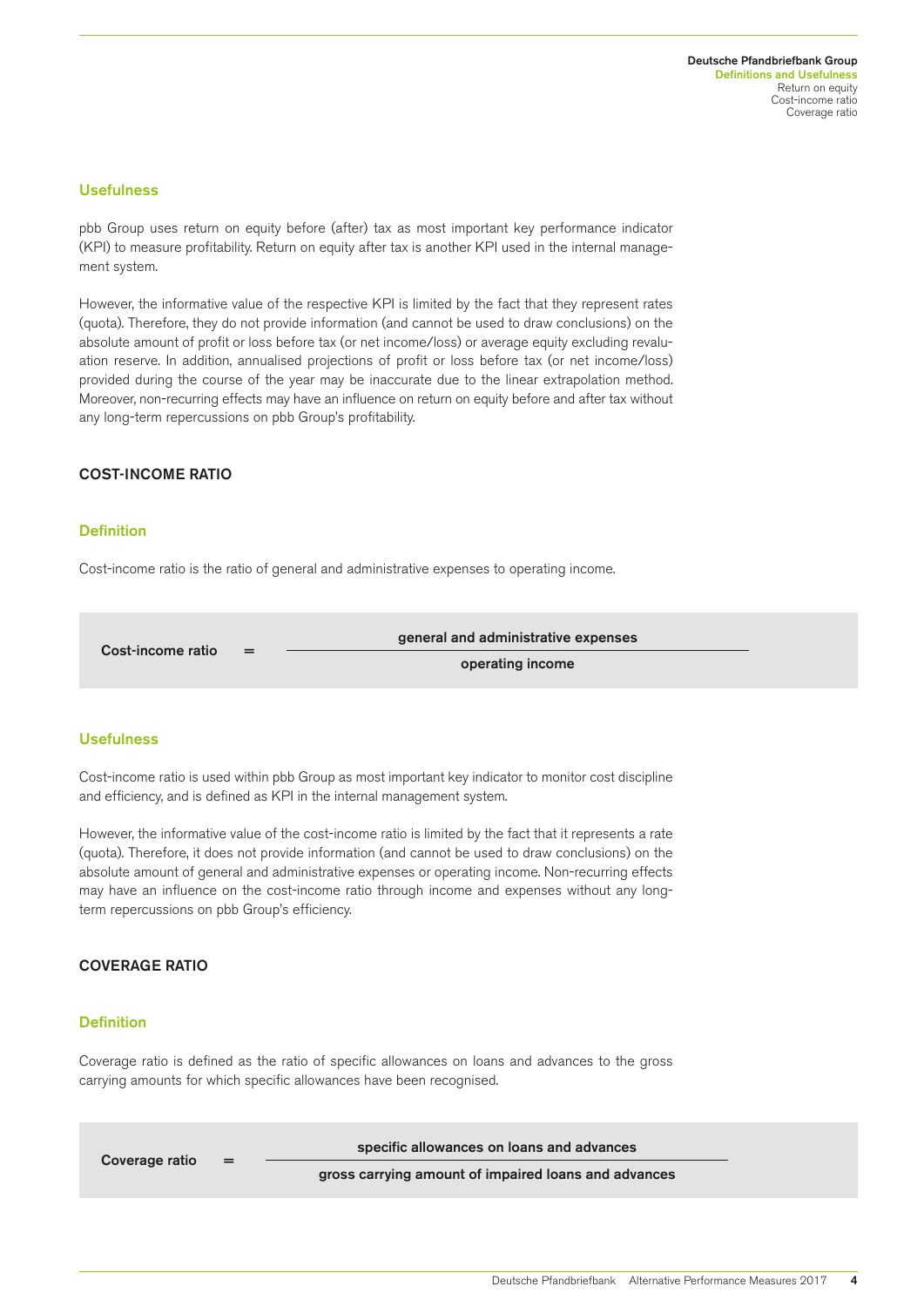#### **Usefulness**

pbb Group uses the coverage ratio as a key indicator to measure coverage of loans and advances for which specific allowances have been recognised.

However, the informative value of the coverage ratio is limited by the fact that it represents a rate (quota). Therefore, it does not provide information (and cannot be used to draw conclusions) on the absolute amount of specific allowances or the gross carrying amounts of loans and advance for which specific allowances have been recognised. Received collateral is not taken into consideration in this calculation. Furthermore, the coverage ratio cannot be used to draw conclusions regarding the coverage of items for which no specific allowances have been recognised. Moreover, the coverage ratio cannot be used to draw conclusions regarding impairment losses pbb Group might be required to recognise in future.

#### FINANCING VOLUMES

#### **Definition**

Financing volume is the notional amount of the drawn parts of granted loans and the securities portfolio (customer business). The financing volume includes loans and advances to other banks, loans and advances to customers as well as financial investments.

The average financing volume is the arithmetic mean based on the value at the beginning of the year and the values at the quarterly reporting dates of the current financial year.

#### **Usefulness**

The financing volumes of the strategic segments Real Estate Finance and Public Investment Finance are defined as financial KPIs in the internal management system. pbb Group does not generate new business in the non-strategic Value Portfolio segment, and the financing volume of this segment declines continuously. The financing volume is a significant factor influencing the future earning power of pbb Group, since it represents the interest-bearing part of active customer business.

New business volume, as well as repayments, are the main drivers for the financing volume. However, new business volume provides only a limited basis from which to draw conclusions regarding financing volume amounts, since pbb Group's influence on repayments is limited. In addition, financing volumes are subject to foreign exchange rate movements beyond pbb Group's sphere of influence.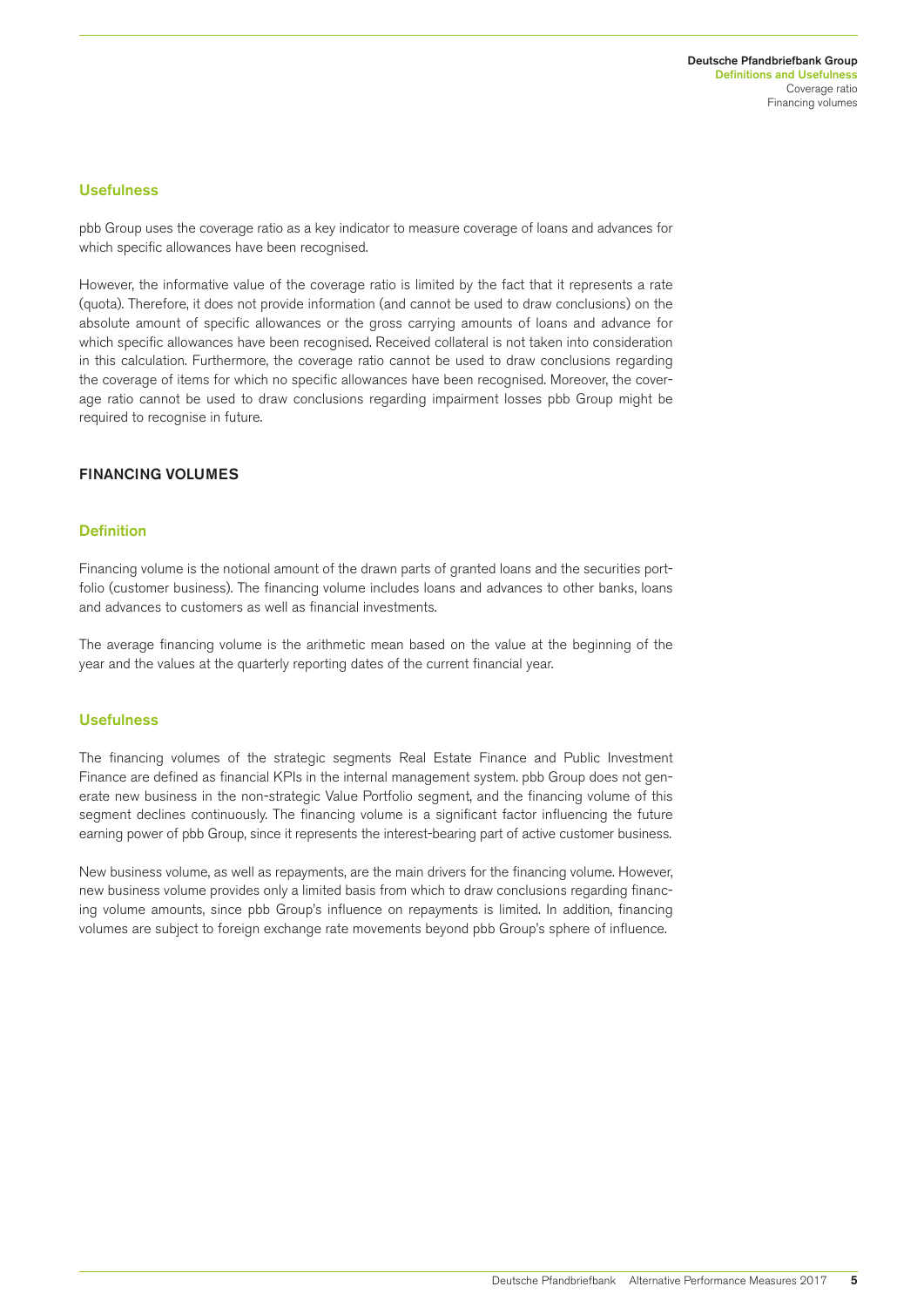# Reconciliation Statements

### RETURN ON EQUITY BEFORE TAX AND AFTER TAX

#### Return on equity reconciliation

1 January to 31 December 2017

| in $\epsilon$ million                           | 1.1.2017 | 31.3.2017 | 30.6.2017 | 30.9.2017 | 31.12.2017            |
|-------------------------------------------------|----------|-----------|-----------|-----------|-----------------------|
| Equity                                          | 2,799    | 2,810     | 2,740     | 2,782     | 2,858                 |
| Less revaluation reserve                        | $-8$     | 20        | 3         | 2         | $-3$                  |
| Equity excluding revaluation reserve            | 2,791    | 2,830     | 2,743     | 2,784     | 2,855                 |
| Calculation                                     |          |           |           |           | $1.1 -$<br>31.12.2017 |
| Profit or loss before tax                       |          |           |           |           | 204                   |
| Net income/loss                                 |          |           |           |           | 182                   |
| Average equity<br>excluding revaluation reserve |          |           |           |           | 2,801                 |
| Return on equity before tax<br>(in %)           |          |           |           |           | 7.3                   |
| Return on equity after tax<br>(in %)            |          |           |           |           | 6.5                   |

#### Return on equity reconciliation 1 January to 31 December 2016

| 1.1.2016 | 31.3.2016 | 30.6.2016 | 30.9.2016 | 31.12.2016            |
|----------|-----------|-----------|-----------|-----------------------|
| 2,746    | 2,754     | 2,687     | 2,799     | 2,799                 |
| $-83$    | $-66$     | $-39$     | $-39$     | $-8$                  |
| 2,663    | 2,688     | 2,648     | 2,760     | 2,791                 |
|          |           |           |           | $1.1 -$<br>31.12.2016 |
|          |           |           |           | 301                   |
|          |           |           |           | 197                   |
|          |           |           |           | 2,710                 |
|          |           |           |           | 11.1                  |
|          |           |           |           | 7.3                   |
|          |           |           |           |                       |

In the third quarter 2016 there were non-recurring effects of €132 million before taxes (thereof €123 million in net income from financial investments and €9 million in loan loss provisions) and €109 million after taxes resulting from the reversal of value adjustments for Heta Asset Resolution AG (Heta). Excluding these non-recurring effects equity excluding revaluation reserve would amount to €2,651 million as of 30 September 2016 and to €2,682 million as of 31 December 2016. Consequently for 2016 return on equity before tax would amount to 6.3% and return on equity after tax to 3.3% at an average equity excluding revaluation reserve of  $\epsilon$  2,666 million.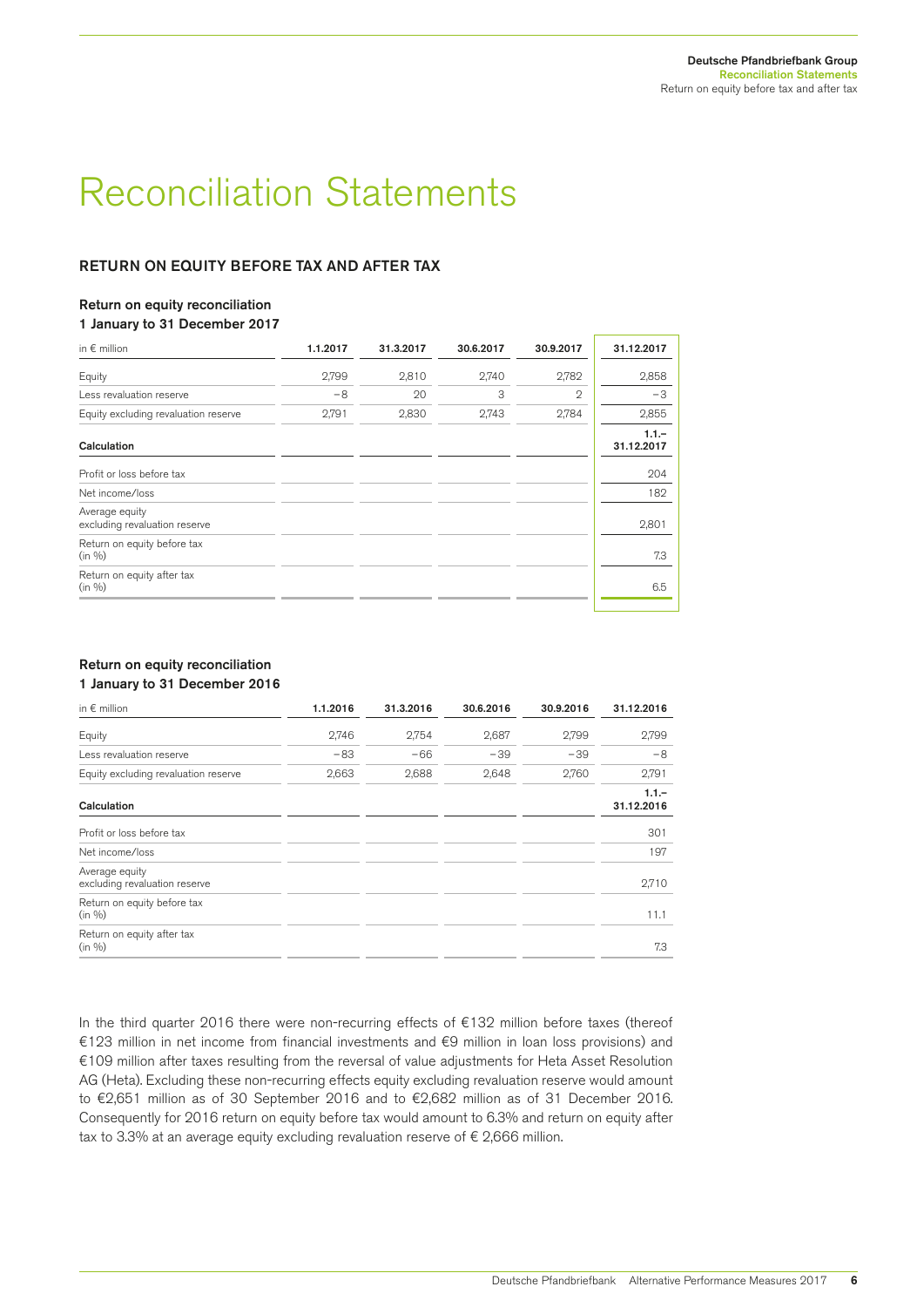### COST-INCOME RATIO

#### Cost-income ratio calculation

| in $\epsilon$ million               | $1.1 - 31.12.2017$ | $1.1 - 31.12.2016$ |
|-------------------------------------|--------------------|--------------------|
| General and administrative expenses | 216                | 198                |
| Operating income                    | 424                | 508                |
| Cost-income ratio (in %)            | 50.9               | 39.0               |
|                                     |                    |                    |

Excluding Heta effects of €123 million disclosed in net income from financial investments, operating income was €385 million, and the cost-income ratio stood at 51.4% in the financial year 2016.

## COVERAGE RATIO

#### Coverage ratio calculation

| in $\epsilon$ million                                | 31.12.2017 | 31.12.2016 |
|------------------------------------------------------|------------|------------|
| Specific allowances                                  | 24         | 86         |
| Gross carrying amount of impaired loans and advances | 204        | 336        |
| Coverage ratio (in %)                                | 12         | 26         |
|                                                      |            |            |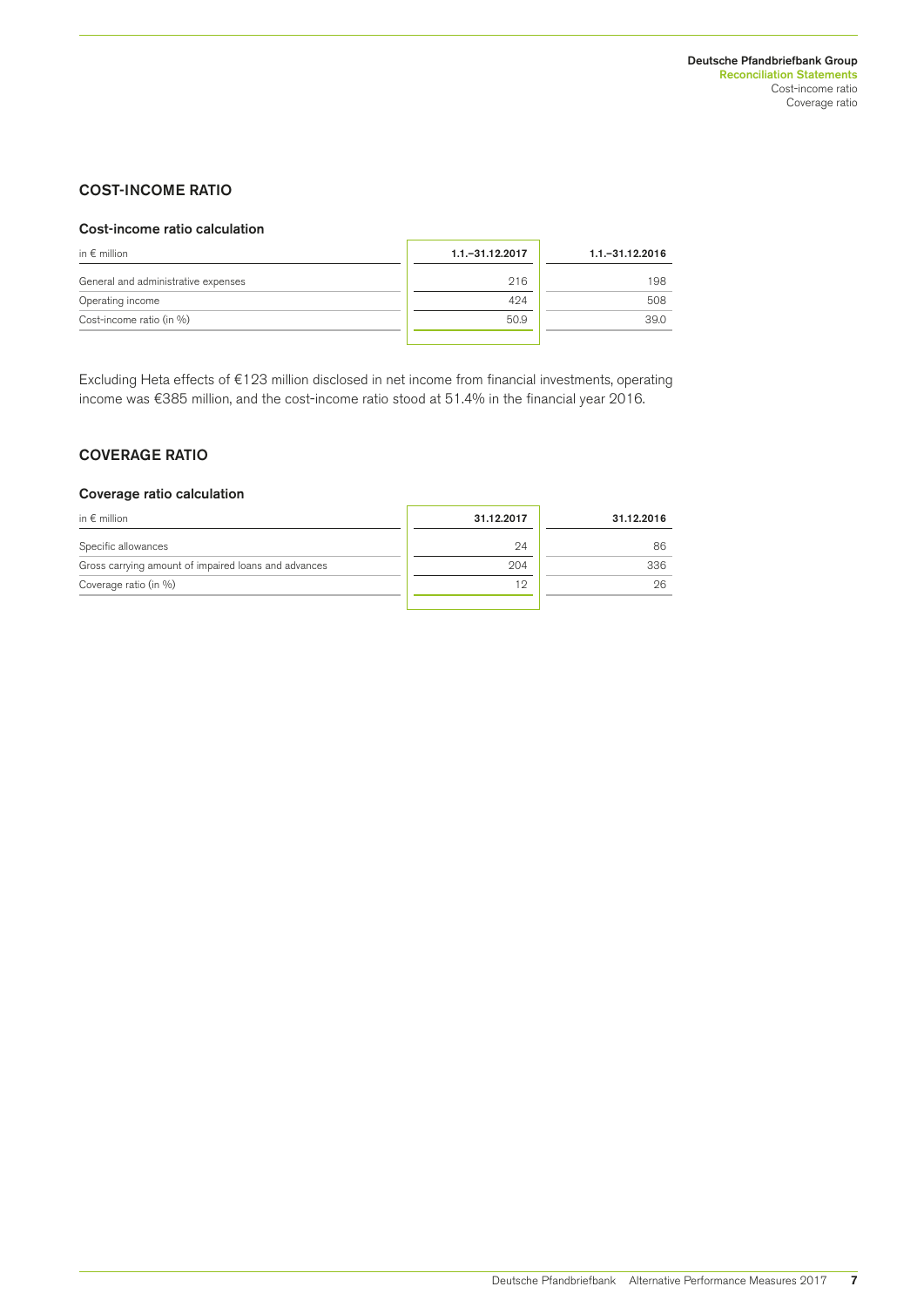r

### AVERAGE FINANCING VOLUMES

### Average financing volumes reconciliation

| in $\epsilon$ billion                                | 1.1.2017 | 31.3.2017 | 30.6.2017 | 30.9.2017 | 31.12.2017 | Annual<br>average<br>2017 |
|------------------------------------------------------|----------|-----------|-----------|-----------|------------|---------------------------|
| Financing volumes<br>Real Estate Finance (REF)       | 24.1     | 24.1      | 24.4      | 24.6      | 24.9       | 24.4                      |
| Financing volumes Public<br>Investment Finance (PIF) | 7.4      | 7.7       | 7.6       | 7.2       | 7.0        | 7.4                       |
| <b>Strategic financing</b><br>volumes (REF and PIF)  | 31.5     | 31.8      | 32.0      | 31.8      | 31.9       | 31.8                      |
| Financing volumes<br>Value Portfolio (VP)            | 15.8     | 15.5      | 14.6      | 14.2      | 13.8       | 14.8                      |
| <b>Financing volumes</b><br>total                    | 47.3     | 47.3      | 46.6      | 46.0      | 45.7       | 46.6                      |
|                                                      |          |           |           |           |            |                           |

| in $\epsilon$ billion                                | 1.1.2016 | 31.3.2016 | 30.6.2016 | 30.9.2016 | 31.12.2016 | Annual<br>average<br>2016 |
|------------------------------------------------------|----------|-----------|-----------|-----------|------------|---------------------------|
| Financing volumes<br>Real Estate Finance (REF)       | 24.0     | 24.1      | 24.0      | 24.0      | 24.1       | 24.0                      |
| Financing volumes Public<br>Investment Finance (PIF) | 7.3      | 7.3       | 7.3       | 7.2       | 7.4        | 7.3                       |
| <b>Strategic financing</b><br>volumes (REF and PIF)  | 31.3     | 31.4      | 31.3      | 31.2      | 31.5       | 31.3                      |
| Financing volumes<br>Value Portfolio (VP)            | 18.7     | 17.9      | 17.4      | 16.6      | 15.8       | 17.3                      |
| <b>Financing volumes</b><br>total                    | 50.0     | 49.3      | 48.7      | 47.8      | 47.3       | 48.6                      |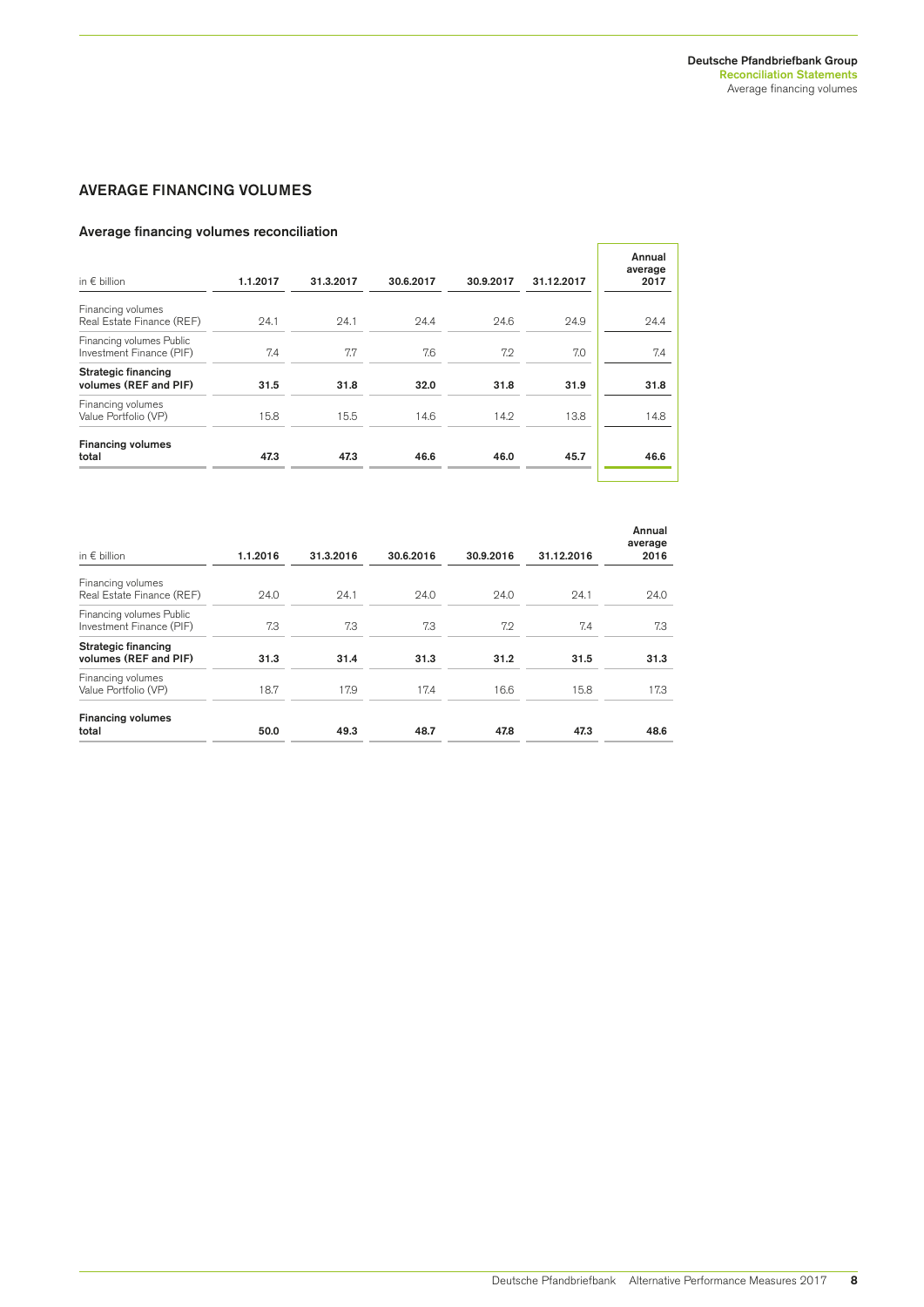# Deutsche Pfandbriefbank AG

The financial statements as at 31 December 2016 were prepared in accordance with the provisions of the German Commercial Code (Handelsgesetzbuch – "HGB"). Please refer to the notes to the financial statements for further information on the accounting and measurement principles.

# Definitions and Usefulness

#### DEVELOPMENT IN EARNINGS

#### Definition

By way of derogation from the structure provided for income statements in form 1 of the German Ordinance on the Accounting of Credit Institutions and Financial Services Institutions (Verordnung über die Rechnungslegung der Kreditinstitute und Finanzdienstleistungsinstitute – "RechKredV"), Deutsche Pfandbriefbank AG (pbb) discloses aggregated income and expense items in the Development in Earnings section of the combined management report.

#### **Usefulness**

With the aggregation of income and expense items in the income statement, pbb intends to convey background information to the readers of the combined management report in a more transparent and comprehensible way, compared to the standardised approach provided in form 1 of the Rech-KredV. In addition, the disclosure of income statement is based on the consolidated financial statements prepared in accordance with IFRS.

Although the disclosure of development in earnings according to HGB (pbb) and IFRS (pbb Group) may look very similar for many items, any comparisons or conclusions between the single-entity financial statements and the consolidated financial statements should be made with utmost care, and may not be appropriate since they are based on entirely different accounting standards. For instance, line items disclosed in the development in earnings section of both the single-entity as well as the consolidated financial statements may differ substantially.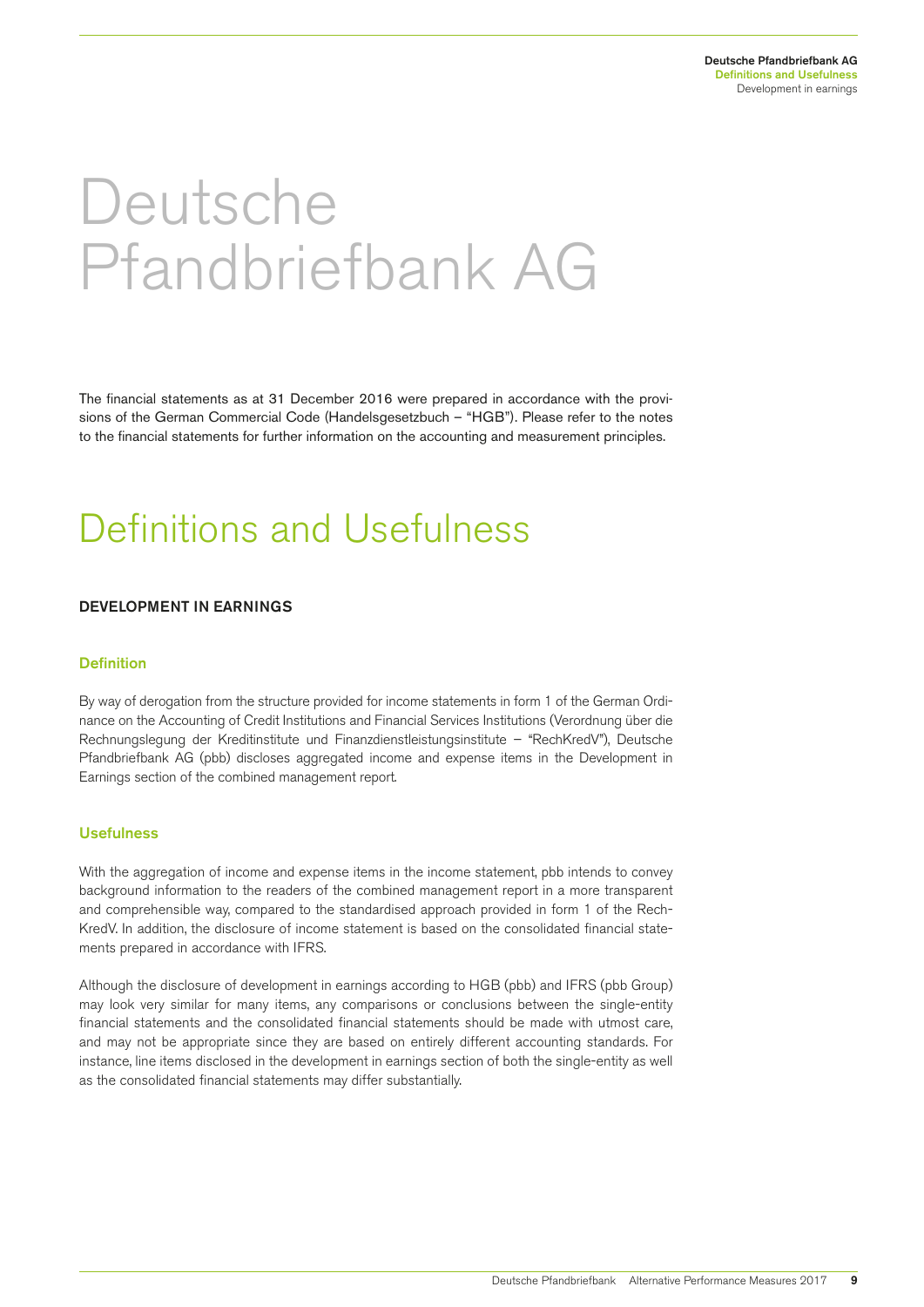# Reconciliation Statements

### RECONCILIATION FROM INCOME STATEMENT (RECHKREDV) TO DEVELOPMENT IN EARNINGS IN THE MANAGEMENT REPORT

#### Reconciliation from income statement (RechKredV) to development in earnings in the Combined Management Report

| in $\epsilon$ million                                                                                                                 | 2017                     | 2017     |
|---------------------------------------------------------------------------------------------------------------------------------------|--------------------------|----------|
| Net interest income                                                                                                                   | 484                      | 373      |
| Interest income from                                                                                                                  | 2,938                    | 3,849    |
| a) lending and money market business                                                                                                  | 2,524                    | 3,381    |
| b) fixed-income and government-inscribed debt                                                                                         | 414                      | 468      |
| Interest expenses                                                                                                                     | $-2,476$                 | $-3,476$ |
| Current income from                                                                                                                   | 22                       |          |
| a) equity shares and other variable-yield securities                                                                                  |                          |          |
| b) participating interests                                                                                                            |                          |          |
| c) investments in associated companies                                                                                                | 22                       |          |
| Net fee and commission income                                                                                                         | 8                        | 8        |
| Commission income                                                                                                                     | 11                       | 10       |
| Commission expenses                                                                                                                   | -3                       | $-2$     |
| Net other operating income                                                                                                            | 18                       | 5        |
| Other operating income                                                                                                                | 63                       | 55       |
| Other operating expenses                                                                                                              | $-45$                    | $-50$    |
| Net operating income                                                                                                                  | 510                      | 386      |
| General and administrative expenses                                                                                                   | $-240$                   | $-207$   |
| Staff expenses                                                                                                                        | $-122$                   | $-108$   |
| a) wages and salaries                                                                                                                 | $-100$                   | -86      |
| b) social security contributions and expenses for pensions and other employee benefits                                                | $-22$                    | $-22$    |
| Non-staff expenses                                                                                                                    | $-118$                   | $-99$    |
| a) other administrative expenses                                                                                                      | $-114$                   | -95      |
| b) amortisation/depreciation and write-downs of intangible and tangible assets                                                        | $-4$                     | $-4$     |
| Operating results (before loan loss provisions)                                                                                       | 270                      | 179      |
| <b>Risk provisioning</b>                                                                                                              | 9                        | 53       |
| Write-downs of claims and certain securities as well as additions to provisions in the lending<br>business                            |                          |          |
| Income from write-ups of claims and certain securities as well as reversals of provisions in the<br>lending business                  | 9                        | 53       |
| Net income from financial investments                                                                                                 | -5                       | 86       |
| Write-downs and impairments to participating interests, investments in associated companies<br>and securities treated as fixed assets | $-2$                     |          |
| Income from write-ups of participating interests, investments in associated companies and<br>securities treated as fixed assets       |                          | 93       |
| Income from profit pooling, profit transfer or partial profit transfer agreements                                                     | $\overline{\phantom{0}}$ |          |
| Expenses from assumption of losses                                                                                                    | -3                       | $-7$     |
| Additions to the fund for general banking risks                                                                                       |                          |          |
| <b>Operating results</b>                                                                                                              | 274                      | 318      |
| <b>Extraordinary result</b>                                                                                                           | 3                        | -6       |
| Extraordinary income                                                                                                                  | З                        | 2        |
| Extraordinary expenses                                                                                                                |                          | -8       |
| Profit or loss before tax (carryover)                                                                                                 | 277                      | 312      |
| Profit or loss before tax (carryover)                                                                                                 | 277                      | 312      |
| Taxes                                                                                                                                 | $-40$                    | -60      |
| Income taxes                                                                                                                          | $-40$                    | -59      |
| Other tax unless reported under "other operating expenses"                                                                            |                          | $-1$     |
| Net income/loss                                                                                                                       | 237                      | 252      |
|                                                                                                                                       |                          |          |